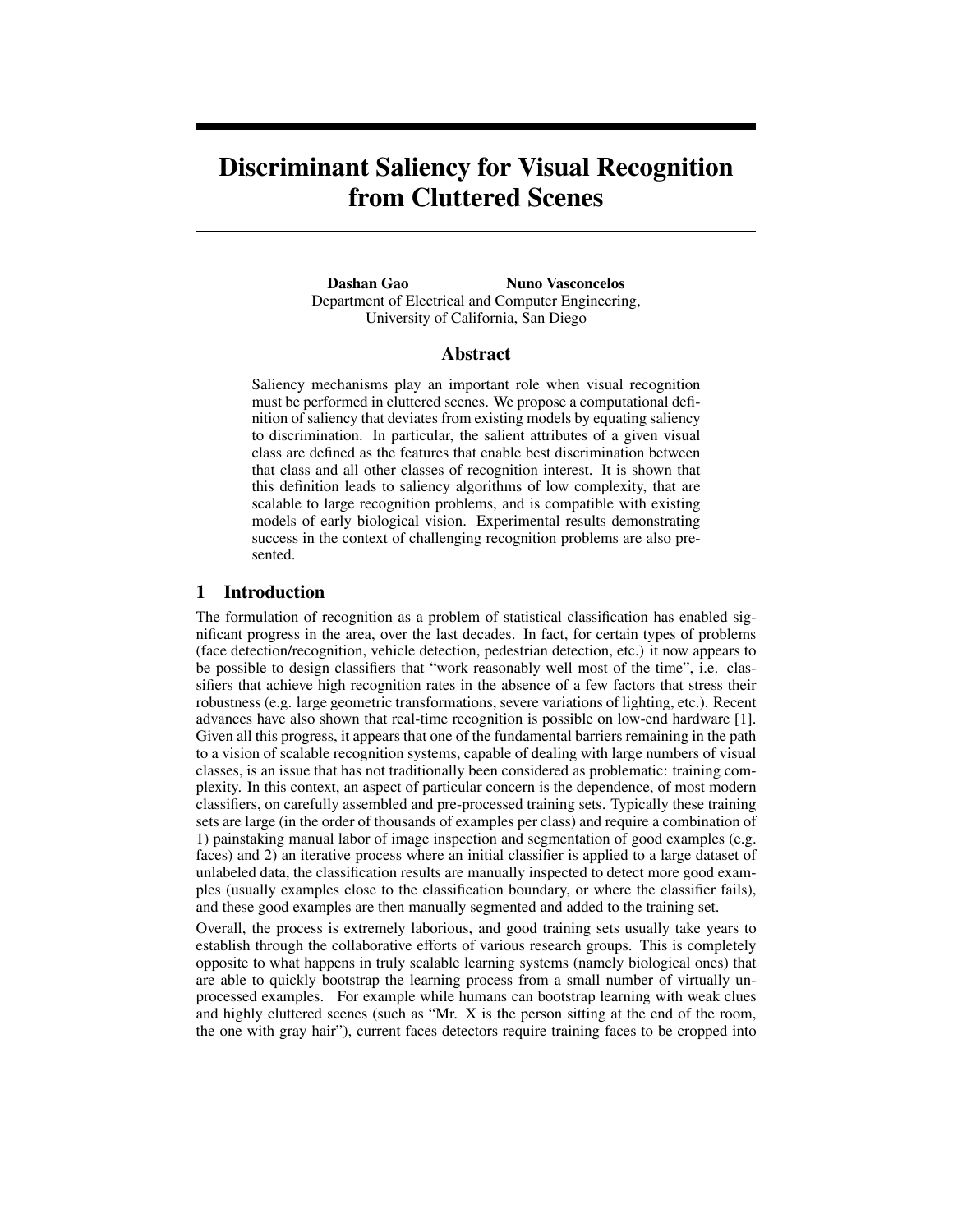

Figure 1: (a)(b)(c) Various challenging examples for current saliency detectors. (a) Apple hanging from a tree; (b) a bird in a tree; (c) an egg in a nest. (d) some DCT basis functions. From left to right, top to bottom, detectors of: edges, bars, corners, t-junctions, spots, flow patches, and checkerbords.

 $20 \times 20$  pixel arrays, with all the hair precisely cropped out, lighting gradients explicitly removed, and so on. One property of biological vision that plays an important role in this ability to learn from highly cluttered examples, is the existence of saliency mechanisms. For example, humans rarely have to exhaustively scan a scene to detect an object of interest. Instead, salient locations simply pop-out in result of the operation of pre-recognition saliency mechanisms. While saliency has been the subject of significant study in computer vision, most formulations do not pose saliency itself as a major goal of recognition. Instead saliency is usually an auxiliary pre-filtering step, whose goal is to reduce computation by eliminating image locations that can be universally classified as non-salient, according to some definition of saliency which is completely divorced from the particular recognition problem at hand.

In this work, we propose an alternative definition of saliency, which we denote by *discriminant saliency*, and which is intrinsically grounded on the recognition problem. This new formulation is based on the intuition that, for recognition, the salient features of a visual class are those that best distinguish it from all other visual classes of recognition interest. We show that 1) this intuition translates naturally into a computational principle for the design of saliency detectors, 2) this principle can be implemented with great computational simplicity, 3) it is possible to derive implementations which scale to recognition problems with large numbers of classes, and 4) the resulting saliency mechanisms are compatible with classical models of biological perception. We present experimental results demonstrating success on image databases containing complex scenes and substantial amounts of clutter.

# **2 Saliency detection**

The extraction of salient points from images has been a subject of research for at least a few decades. Broadly speaking, saliency detectors can be divided into three major classes. The first, and most popular, treats the problem as one of the *detection of specific visual attributes*. These are usually edges or corners (also called "interest points") [2] and their detection has roots in the structure-from-motion literature, but there have also been proposals for other low-level visual attributes such as contours [3]. A major limitation of these saliency detectors is that they do not generalize well. For example, a corner detector will always produce a stronger response in a region that is strongly textured than in a smooth region, even though textured surfaces are not necessarily more salient than smooth ones. This is illustrated by the image of Figure 1(a). While a corner detector would respond strongly to the highly textured regions of leaves and tree branches, it is not clear that these are more salient than the smooth apple. We would argue for the contrary.

Some of these limitations are addressed by more recent, and generic, formulations of saliency. One idea that has recently gained some popularity is to define *saliency as image complexity*. Various complexity measures have been proposed in this context. Lowe [4] measures complexity by computing the intensity variation in an image using the difference of Gaussian function; Sebe [5] measures the absolute value of the coefficients of a wavelet decomposition of the image; and Kadir [6] relies on the entropy of the distribution of local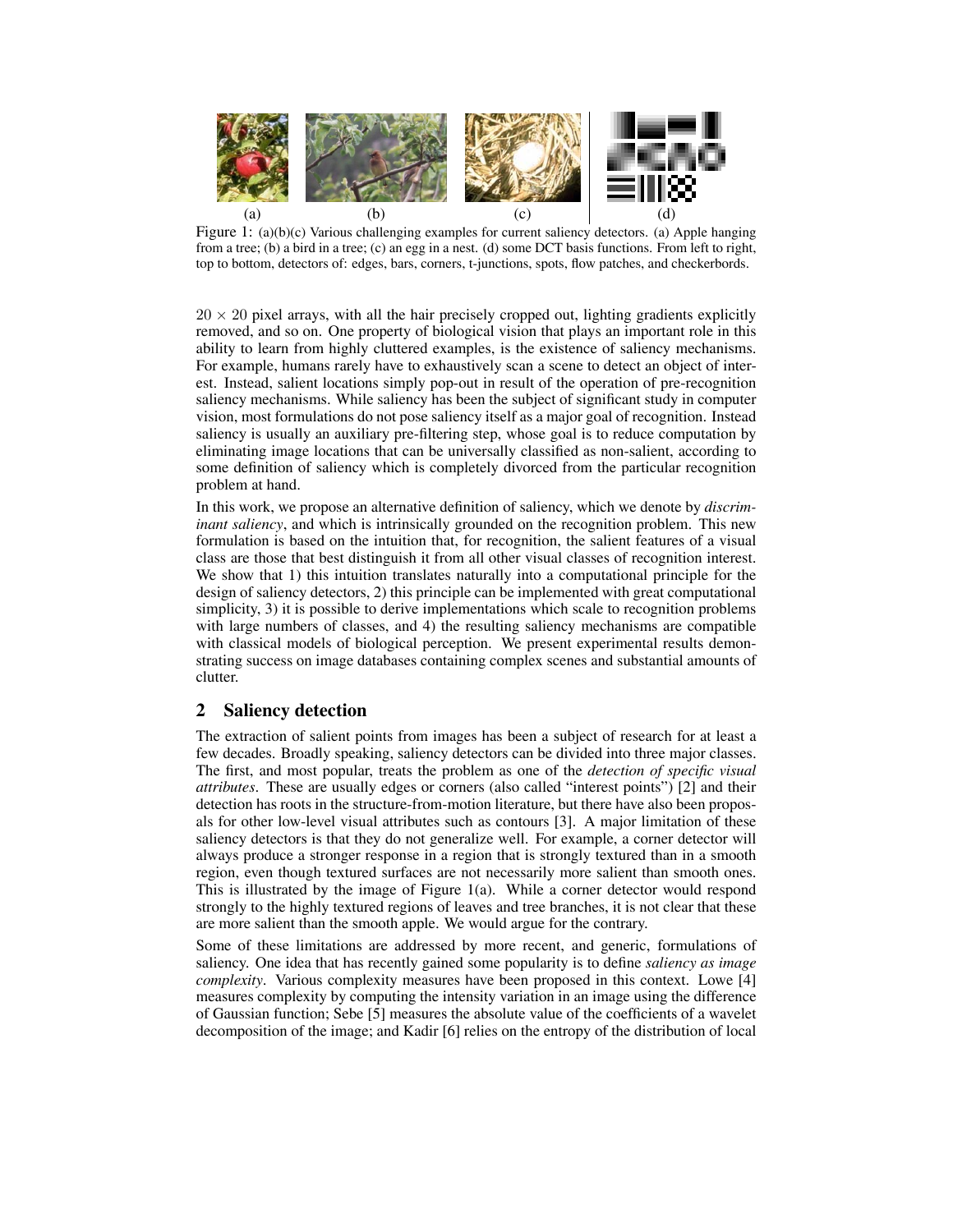intensities. The main advantage of these *data-driven* definitions of saliency is a significantly greater flexibility, as they could detect any of the low-level attributes above (corners, contours, smooth edges, etc.) depending on the image under consideration. It is not clear, however, that saliency can always be equated with complexity. For example, Figures 1(b) and (c), show images containing complex regions, consisting of clustered leaves and straw, that are not terribly salient. On the contrary, the much less complex image regions containing the bird or the egg appear to be significantly more salient.

Finally, a third formulation is to start from *models of biological vision*, and derive saliency detection algorithms from these models [7]. This formulation has the appeal of its roots on what are the only known full-functioning vision systems, and it has been shown to lead to interesting saliency behavior [7]. However, these solutions have one significant limitation: the lack of a clearly stated optimality criteria for saliency. In the absence of such a criteria it is difficult to evaluate, in an objective sense, the goodness of the proposed algorithms or to develop a theory (and algorithms) for optimal saliency.

## **3 Discriminant saliency**

The basic intuition for discriminant saliency is somewhat of a "statement of the obvious": *the salient attributes of a given visual concept are the attributes that most distinguish it from all other visual concepts that may be of possible interest*. While close to obvious, this definition is a major departure from all existing definitions in the vision literature.

First, it makes reference to a "set of visual concepts of possible interest". While such a set may not be well defined for all vision problem (e.g. tracking or structure-from-motion where many of the current saliency detectors have roots [2]), it is an intrinsic component of the recognition problem: the set of visual classes to be recognized. It therefore makes saliency contingent upon the existence of a collection of classes and, therefore, impossible to compute from an isolated image. It also means that, for a given object, different visual attributes will be salient in different recognition contexts. For example while contours and shape will be most salient to distinguish a red apple from a red car, color and texture will be most salient when the same apple is compared to an orange. All these properties appear to be a good idea for recognition. Second, it sets as a goal for saliency that of distinguishing between classes. This implies that the optimality criterion for the design of salient features is discrimination, and therefore very different from traditional criteria such as repetitiveness under image transformations [8]. Robustness in terms of these criteria (which, once again, are well justified for tracking but do not address the essence of the recognition problem) can be learned if needed to achieve discriminant goals [9].

Due to this equivalence between saliency and discrimination, the principle of discriminant saliency can be easily translated into an optimality criteria for the design of saliency algorithms. In particular, it is naturally formulated as an optimal feature selection problem: optimal features for saliency are the most discriminant features for the one-vs-all classification problem that opposes the class of interest to all remaining classes. Or, in other words, the most salient features are the ones that best separate the class of interest from all others. Given the well known equivalence between features and image filters, this can also be seen as a problem of designing optimal filters for discrimination.

#### **3.1 Scalable feature selection**

In the context of scalable recognition systems, the implementation of discriminant saliency requires 1) the design of a large number of classifiers (as many as the total number of classes to recognize) at set up time, and 2) classifier tuning whenever new classes are added to, or deleted from, the problem. It is therefore important to adopt feature selection techniques that are computationally efficient, preferably reusing computation from the design of one classifier to the next. The design of such feature selection methods is a non-trivial problem, which we have been actively pursuing in the context of research in feature selection itself [11]. This research has shown that information-theoretic methods,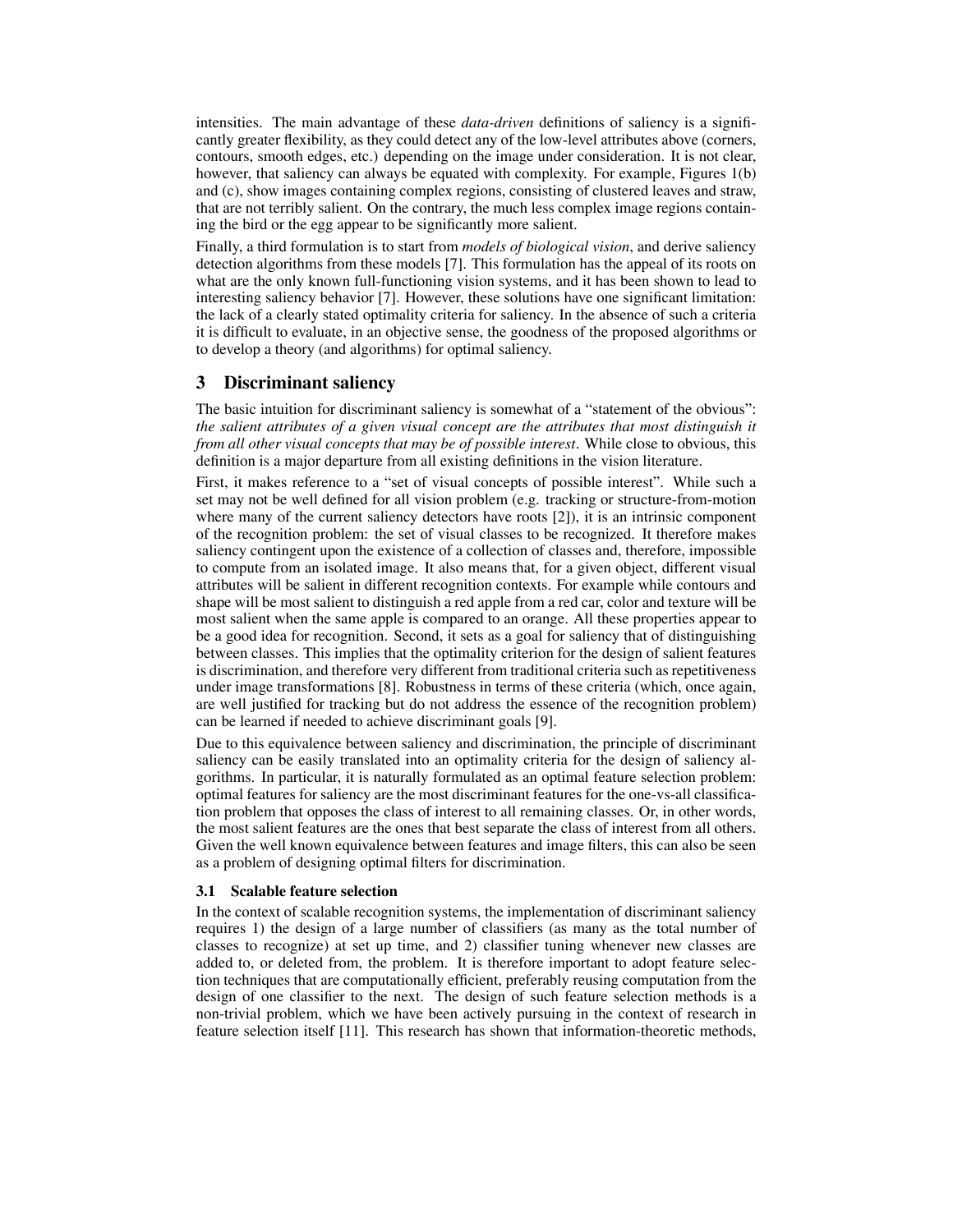based on maximization of mutual information between features and class labels, have the appealing property of enabling a precise control (through factorizations based on known statistical properties of images) over the trade off between optimality, in a minimum Bayes error sense, and computationally efficiency [11]. Our experience of applying algorithms in this family to the saliency detection problem is that, even those strongly biased towards efficiency can consistently select good saliency detection filters. This is illustrated by all the results presented in this paper, where we have adopted the maximization of marginal diversity (MMD) [10] as the guiding principle for feature selection.

Given a classification problem with class labels Y, prior class probabilities  $P_Y(i)$ , a set of *n* features,  $\mathbf{X} = (X_1, \ldots, X_n)$ , and such that the probability density of  $X_k$  given class *i* is  $P_{X_k|Y}(x|i)$ , the marginal diversity (MD) of feature  $X_k$  is

$$
\mathbf{md}(X_k) = \langle KL[P_{X_k|Y}(x|i) || P_{X_k}(x) >_Y \tag{1}
$$

where  $\langle f(i) \rangle_Y = \sum_{i=1}^M P_Y(i) f(i)$ , and  $KL[p||q] = \int p(s) \log \frac{p(x)}{q(x)} dx$  the Kullback-<br>Leibler diversence between n and  $s$ . Since it only requires marginal density estimates Leibler divergence between p and q. Since it only requires marginal density estimates, the MD can be computed with histogram-based density estimates leading to an extremely efficient algorithm for feature selection [10]. Furthermore, in the one-vs-all classification scenario, the histogram of the "all" class can be obtained by a weighted average of the class conditional histograms of the image classes that it contains, i.e.

$$
P_{X_k|Y}(x|\mathcal{A}) = \sum_{i \in \mathcal{A}} P_{X_k|Y}(x|i) P_Y(i)
$$
 (2)

where  $A$  is the set of image classes that compose the "all" class. This implies that the bulk of the computation, the density estimation step, only has to be performed once for the design of all saliency detectors.

### **3.2 Biologically plausible models**

Ever since Hubel and Wiesel's showing that different groups in V1 are tuned for detecting different types of stimulae (e.g. bars, edges, etc.) it has been known that, the earliest stages of biological vision can be modeled as a multiresolution image decomposition followed by some type of non-linearity. Indeed, various "biologically plausible" models of early vision are based on this principle [12]. The equivalence between saliency detection and the design of optimally discriminant filters, makes discriminant saliency compatible with most of these models. In fact, as detailed in the experimental section, our experience is that remarkably simple mechanisms, inspired by biological vision, are sufficient to achieve good saliency results. In particular, all the results reported in this paper were achieved with the following two step procedure, based on the Malik-Perona model of texture perception [13]. First, a saliency map (i.e. a function describing the saliency at each pixel location) is obtained by pooling the responses of the different saliency filters after half-wave rectification

$$
S(x,y) = \sum_{i=1}^{2n} \omega_i R_i^2(x,y),
$$
 (3)

where  $S(x, y)$  is the saliency at location  $(x, y)$ ,  $R_i(x, y)$ ,  $i = 1, \ldots, 2n$  the channels resulting from half-wave rectification of the outputs of the saliency filters  $F_i(x, y)$ ,  $i = 1, \ldots, n$ 

$$
R_{2k-1} = \max[-I * F_k(x, y), 0]
$$
  
 
$$
R_{2k} = \max[I * F_k(x, y), 0]
$$
 (4)

 $I(x, y)$  the input image, and  $w_i = md(i)$  a weight equal to the feature's marginal diversity. Second, the saliency map is fed to a peak detection module that consists of a winnertake-all network. The location of largest saliency is first found. Its spatial scale is set to the size of the region of support of the saliency filter with strongest response at that location. All neighbors within a circle whose radius is this scale are then suppressed (set to zero) and the process is iterated. The procedure is illustrated by Figure 2, and produces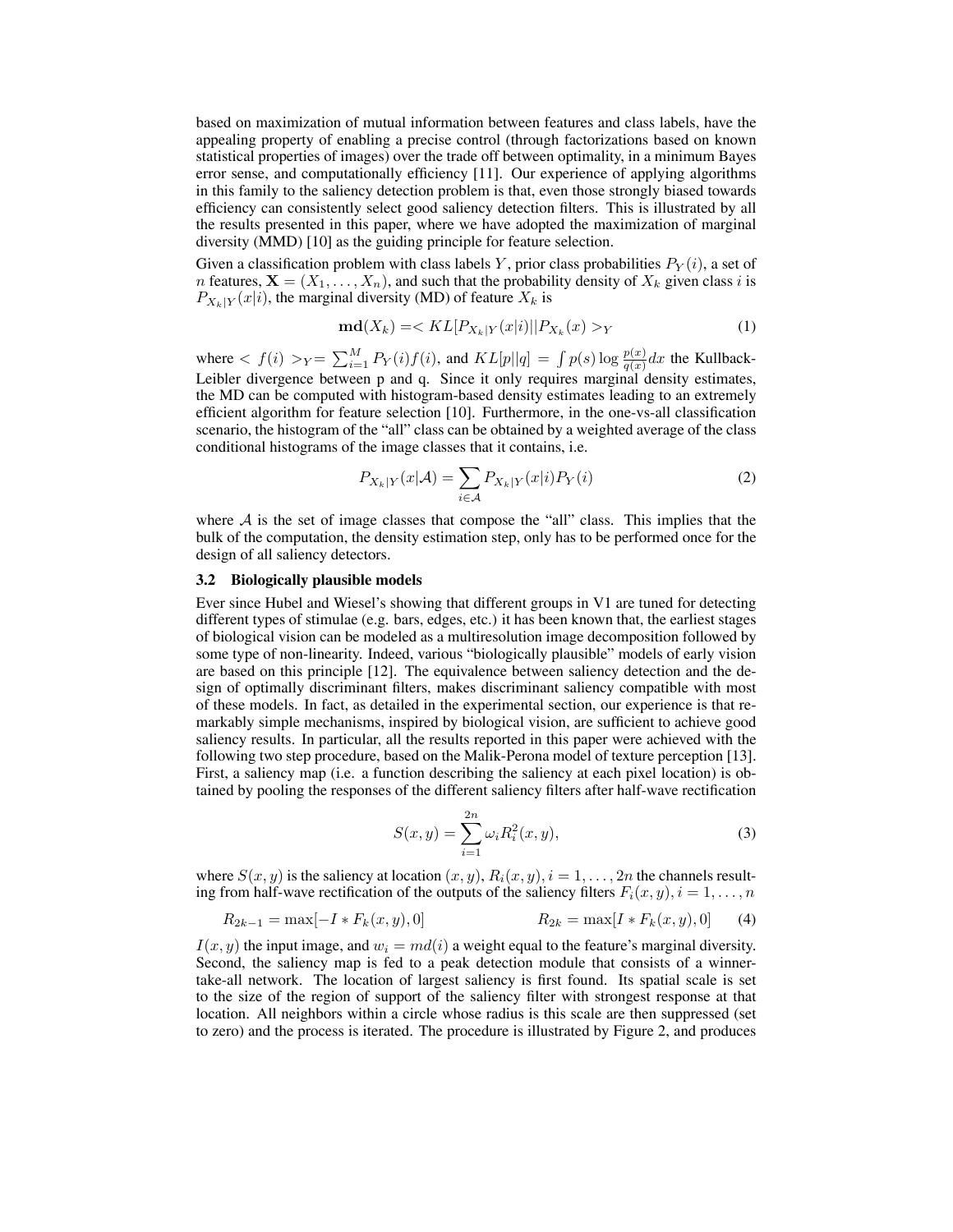

Figure 2: Schematic of the saliency detection model.

a list of salient locations, their saliency strengths, and scales. It is important to limit the number of channels that contribute to the saliency map since, for any given class, there are usually many features which are not discriminant but have strong response at various image locations (e.g. areas of clutter). This is done through a cross-validation step that we discuss in section 4.3.

All the experiments presented in the following section were obtained using the coefficients of the discrete cosine transform (DCT) as features. While the precise set of features is likely not to be crucial for the quality of the saliency results (e.g. other invertible multiresolution decompositions, such as Gabor or other wavelets, would likely work well) the DCT feature set has two appealing properties. First, previous experience has shown that they perform quite well in large scale recognition problems  $[14]$ . Second, as illustrated by Figure  $1(d)$ , the DCT basis functions contain detectors for various perceptually relevant low-level image attributes, including edges, bars, corners, t-junctions, spots, etc. This can obviously only make the saliency detection process easier.

## **4 Results and discussion**

We start the experimental evaluation of discriminant saliency with some results from the Brodatz texture database, that illustrate various interesting properties of the former.

#### **4.1 Saliency maps**

Brodatz is an interesting database because it stresses aspects of saliency that are quite problematic for most existing saliency detection algorithms: 1) the need to perform saliency judgments in highly textured regions, 2) classes that contain salient regions of diverse shapes, and 3) a great variety of salient attributes - e.g. corners, closed and open contours, regular geometric geometric figures (circles, squares, etc.), texture gradients, crisp and soft edges, etc. The entire collection of textures in the database was divided into a train and test set, using the set-up of our previous retrieval work [14]. The training database was used to determine the salient features of each class, and saliency maps were then computed on the test images. The process was repeated for all texture classes, on a one-vs-all setting (class of interest against all others) with each class sequentially considered as the "one" class.

As illustrated by the examples shown in Figure 3, none of the challenges posed by Brodatz seem very problematic for discriminant saliency. Note, in particular, that the latter does not appear to have any difficulty in 1) ignoring highly textured background areas in favor of a more salient foreground object (two leftmost images), which could itself be another texture, 2) detecting as salient a wide variety of shapes, contours of different crispness and scale, or 3) even assign strong saliency to texture gradients (rightmost image). This robustness is a consequence of the fact that the saliency features are tuned to discriminate the class of interest from the rest. We next show that it can lead to significantly better saliency detection performance than that achievable with the algorithms currently available in the literature.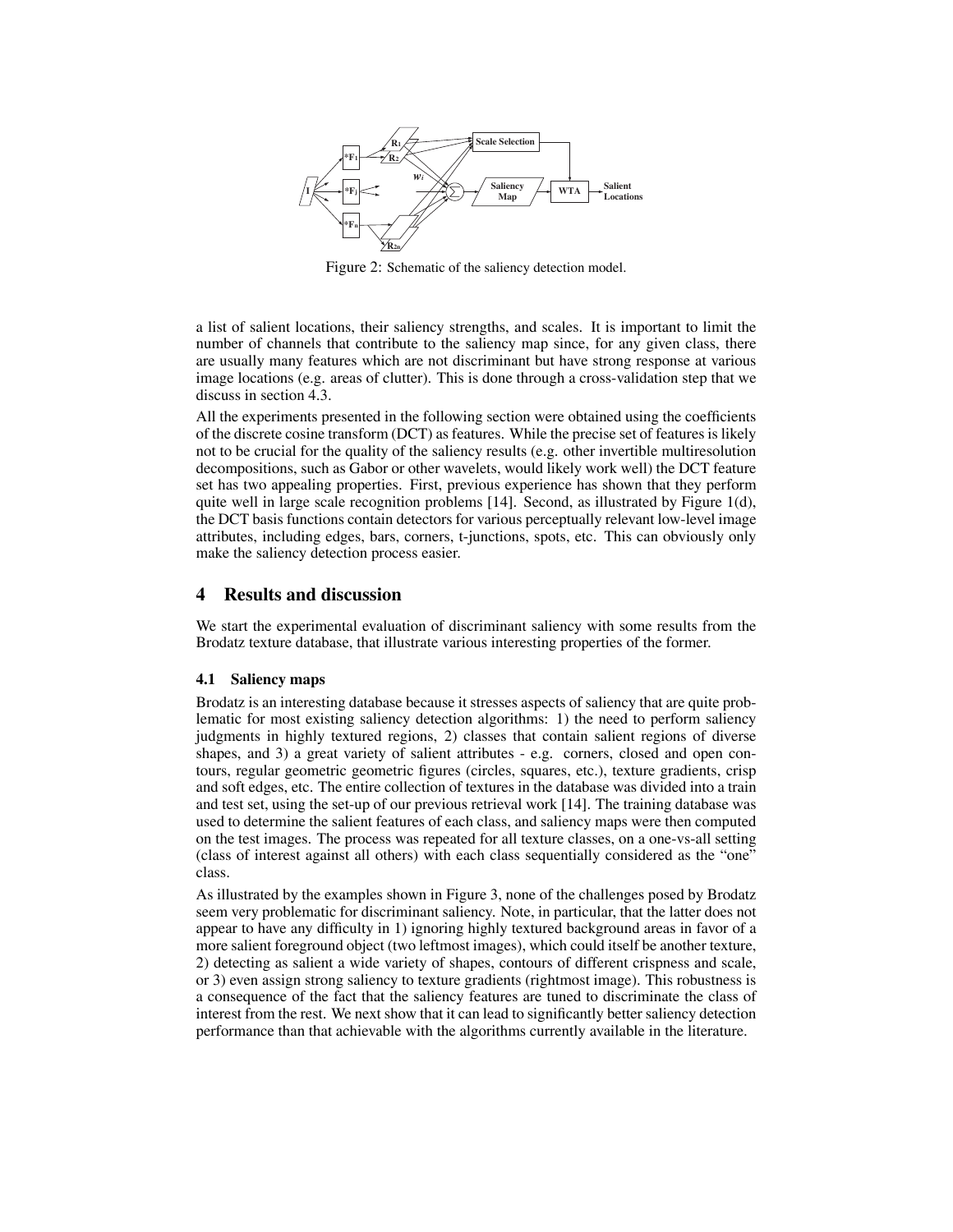

Figure 3: Saliency maps (bottom row) obtained on various textures (shown in top row) from Brodatz. Bright pixels flag salient locations. Note: the saliency maps of the second row are best viewed on paper. A gamma-corrected version would be best for viewing on CRT displays and is available at www.svcl.ucsd.edu/publications/nips04-crt.ps

| Dataset    | DSD   | SSD  | <b>HSD</b> | pixel-based | constellation [15] |
|------------|-------|------|------------|-------------|--------------------|
| Faces      | 97.24 | 77.3 | 61.87      | 93.05       | 96.4               |
| Motorbikes | 96.25 | 81.3 | 74.83      | 87.83       |                    |
| Airplanes  | 93.00 | 78.7 | 80.17      | 90.33       |                    |

Table 1: SVM classification accuracy based on different detectors.

## **4.2 Comparison to existing methods**

While the results of the previous section provide interesting anecdotal evidence in support of discriminant saliency, objective conclusions can only be drawn by comparison to existing techniques. Unfortunately, it is not always straightforward to classify saliency detectors objectively by simple inspection of saliency maps, since different people frequently attribute different degrees of saliency to a given image region. In fact, in the absence of a larger objective for saliency, e.g. recognition, it is not even clear that the problem is well defined. To avoid the obvious biases inherent to a subjective evaluation of saliency maps, we tried to design an experiment that could lead to an objective comparison. The goal was to quantify if the saliency maps produced by the different techniques contained enough information for recognition. The rational is the following. If, when applied to an image, a saliency detector has an output which is highly correlated with the appearance/absence of the class of interest in that image, then it should be possible to classify the image (as belonging/not belonging to the class) by classifying the saliency map itself. We then built the simplest possible saliency map classifier that we could conceive of: the intensity values of the saliency map were histogrammed and fed to a support vector machine (SVM) classifier.

We compared the performance of the discriminant saliency detector (DSD) described above, with one representative from each of the areas of the literature discussed in section 2: the Harris saliency detector (HSD) and the scale saliency detector (SSD) of [6]. To evaluate performance on a generic recognition scenario, we adopted the Caltech database, using the experimental set up proposed in [15]. To obtain an idea of what would be acceptable classification results on this database, we used two benchmarks: the performance, on the same classification task, of 1) a classifier of equivalent simplicity but applied to the images themselves and 2) the constellation-based classifier proposed in [15] (which we believe to be representative of the state-of-the-art for this database). For the simple classifier, we reduced the luminance component of each image to a vector (by stacking all pixels into a column) and used a SVM to classify the resulting set of points. All parameters were set to assure a fair comparison between the saliency detectors (e.g. a multiscale version of Harris was employed, all detectors combined information from three scales, etc.). Table 1 presents the two benchmarks and the results of classifying the saliency histograms generated by the three detectors.

The table supports various interesting conclusions. First, both the HSD and the SSD have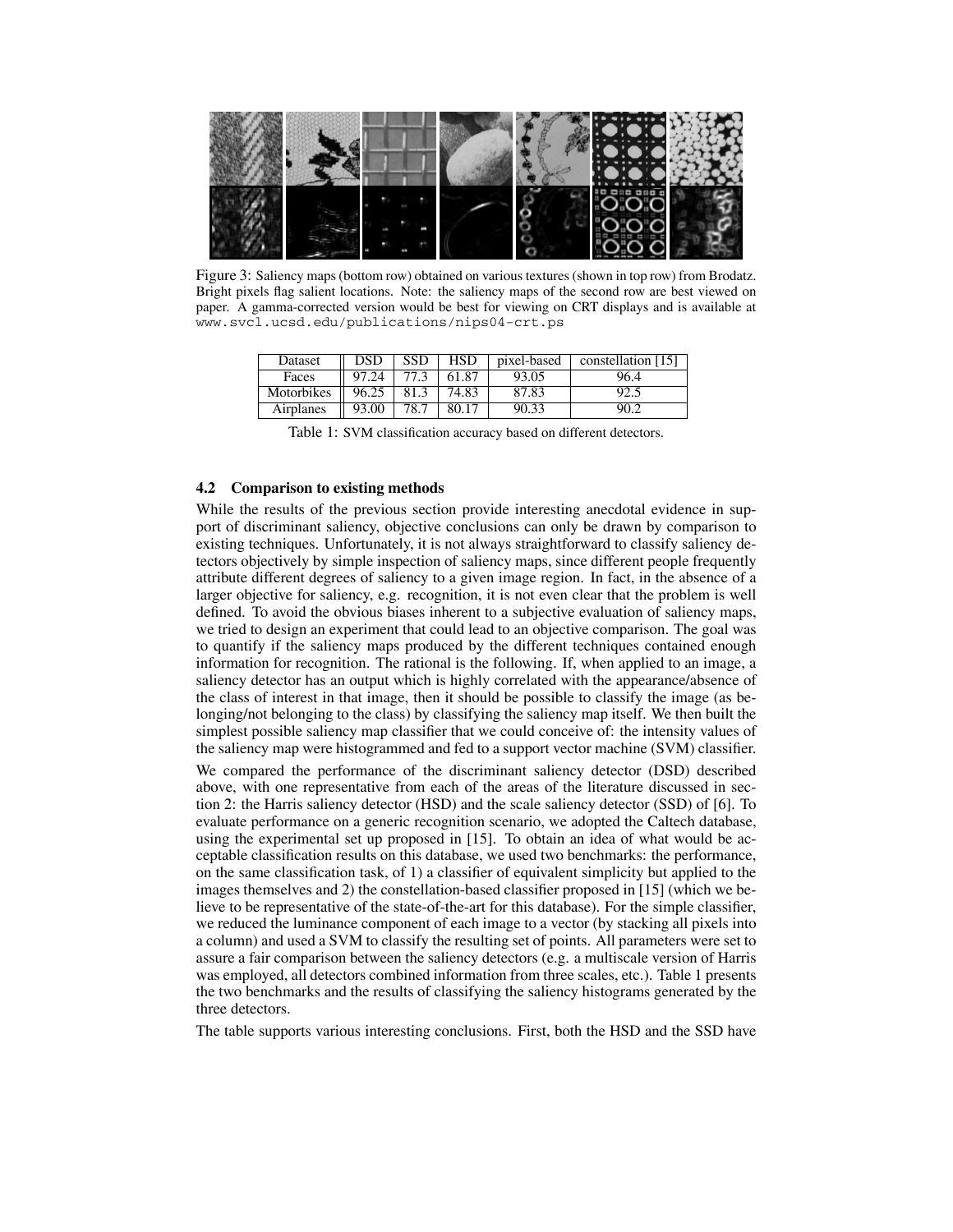

Figure 4: Original images (top row), saliency maps generated by DSD (second row), and a comparison of salient locations detected by: DSD in the third row, SSD in the fourth, and HSD at the bottom. Salient locations are the centers of the white circles, the circle radii representing scale. Note: the saliency maps of the second row are best viewed on paper. A gamma-corrected version would be best for viewing in CRT displays and is available at www.svcl.ucsd.edu/svclwww/publications/nips04-crt.ps

very poor performance, indicating that they produce saliency maps that have weak correlation with the presence/absence of the class of interest in the image to classify. Second, the simple pixel-based classifier works surprisingly well on this database, given that there is indeed a substantial amount of clutter in its images (see Figure 4). Its performance is, nevertheless, inferior to that of the constellation classifier. The third, and likely most surprising, observation is that the classification of the DSD histograms clearly outperform this classifier, achieving the overall best performance. It should be noted that this is somewhat of an unfair comparison for the constellation classifier, since it tries to solve a problem that is more difficult than the one considered in this experiment. While the question of interest here is "is class x present in the image or not?" this classifier can actually determine the location of the element from the class (e.g. a face) in the image. In any case, these results seem to support the claim that DSD produces saliency maps which contain most of the saliency information required for classification. The issue of translating these saliency maps into a combined segmentation/recognition solution will be addressed in future research.

Finally, the superiority of the DSD over the other two saliency detectors considered in this experiment is also clearly supported by the inspection of the resulting salient locations. Some examples are presented in Figure 4.

#### **4.3 Determining the number of salient features**

In addition to experimental validation of the performance of discriminant saliency, the experiment of the previous section suggests a classification-optimal strategy to determine the number of features that contribute to the saliency maps of a given class of interest. Note that, while the training examples from each class are not carefully segmented (and can contain large areas of clutter), the working assumption is that each image is labeled with respect to the presence or absence in it of the class of interest. Hence, the classification problem of the previous section is perfectly well defined before segmentation (e.g. separation of the pixels containing objects in the class and pixels of background) takes place. It follows that a natural way to determine the optimal number of features is to search for the number that maximizes the classification rate on this problem. This search can be performed by